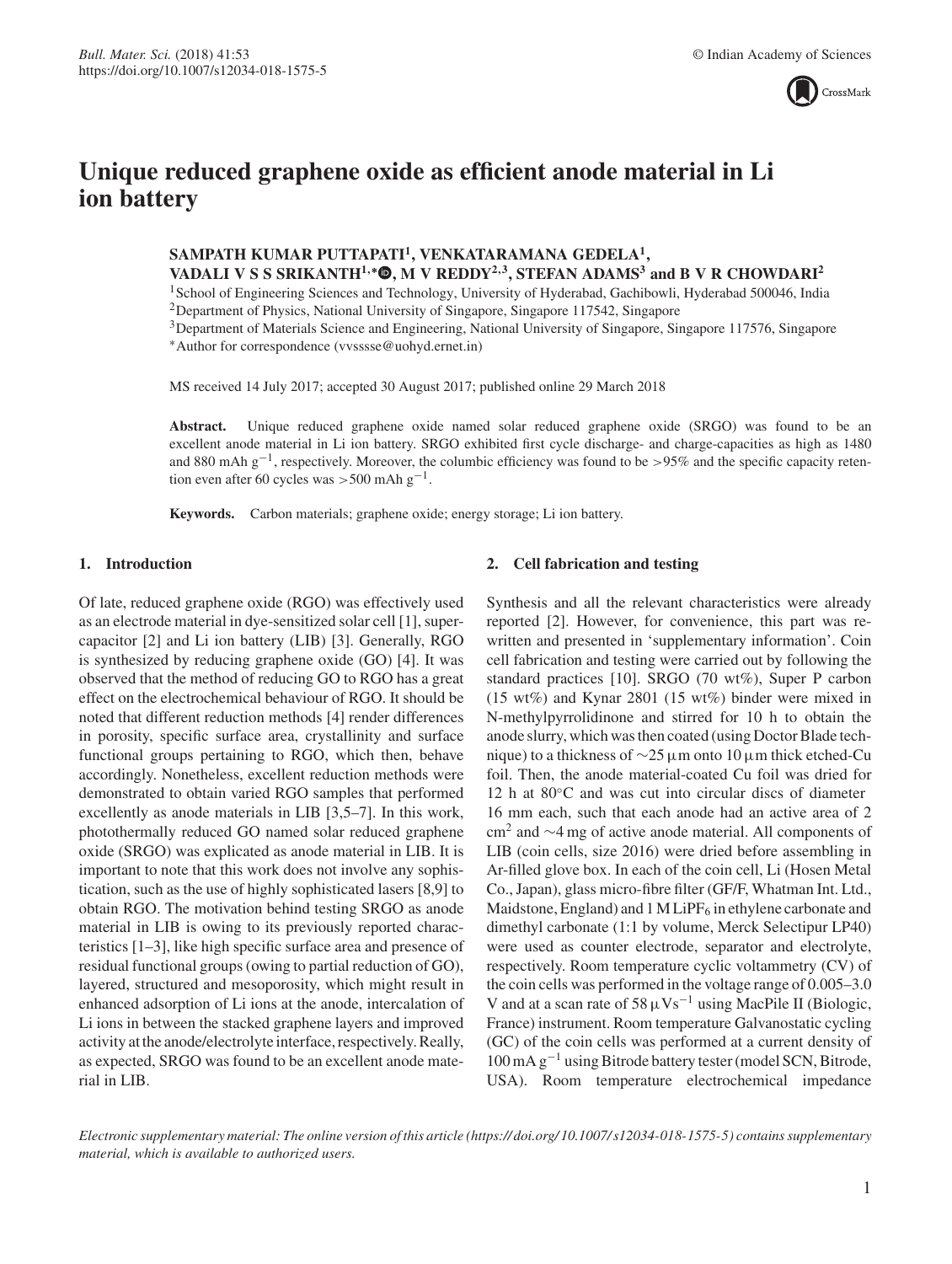spectroscopic (EIS) measurements were carried out (using impedance analyzer from Solartron Instruments, UK) in the voltage range of 0–3.0 V and at a scan rate of 0.01 mV s<sup>-1</sup>. EIS measurements were performed on a fresh cell, after 70 charge–discharge cycles at 0.005 V and then, on the same cell at different voltages.

### **3. Results and discussion**

Figure 1 shows the discharge–charge behaviour of SRGO. First cycle-specific capacities of SRGO are 1480 (discharge) and 880 (charge) mAh  $g^{-1}$ , respectively, which are far greater than 372 mAh  $g^{-1}$ , the theoretical capacity of graphite, and the commercial anode material in LIB. Cycling performance of SRGO is shown in figure 2, which clearly indicates that the first cycle columbic efficiencies are comparatively low (∼60.6%). However, from the 2nd cycle onwards, the reversible capacity was found to be above 97%. The specific capacity retention even after 60 cycles was  $>500$ mAh  $g^{-1}$ , which is a good value. CV characteristics of SRGO are shown in figure 3. The nature of discharge–charge



**Figure 1.** Discharge–charge profiles of SRGO anode.



Figure 2. Performance of SRGO anode with cycling.



**Figure 3.** CV curves of SRGO.

behaviour correlates well with the shape of CV curves (figure 3) and previously reported results [3].

From figure 3, it can be clearly observed that the first lithiation resulted in two cathodic peaks, one in the range of 0.5–0.9 V due to the formation of solid electrolyte interphase (SEI) at anode's surface [3], and the other one below 0.2 V corresponding to  $Li<sup>+</sup>ions'$  insertion into SRGO. However, the first current peak was absent from the 2nd cycle onwards. From figure 3, it can also be clearly observed that the first delithiation resulted in large voltage hysteresis. It is now known that as layered materials (such as graphene) discharge, Li reacts with suitable materials' defects at low potential and as they charge, bonds between Li and the defects are broken at high potential. As a consequence, large voltage hysteresis ensues (as shown in figure 3) in the case of layered materials such as SRGO. However, as cycling progresses, the current peaks stabilize, indicating good reversibility and thereby lower voltage hysteresis is observed (as in 3rd and 5th cycles, figure 3).

Table 1 shows comparative results. In the case of fewlayered graphene (FLG) [3] (one type of RGO), the specific capacity due to the  $Li<sup>+</sup>$  ion intercalation mechanism is less. In the case of SRGO, there is an open-pore structure, which enables  $Li<sup>+</sup>$  ion intercalation into the sheets, facilitates efficient intercalate kinetics and displays high-cyclic stability. In both SRGO and FLG cases, the measured specific capacity (at voltages  $>0.5$  V) is due to the combination of SEI formation and solvent's reduction in the electrolyte [3]. The observed secondary Li storage mechanism in SRGO is attributed to the presence of defects and adsorption of  $Li<sup>+</sup>$  ions on both sides of the graphene layers in each SRGO particle.

Figure 4 shows EIS spectra recorded during first lithiation of SRGO. At open circuit voltage (fresh cell), Nyquist plot depicted a semicircle in the high-frequency (HF) region and an inclined line in the low-frequency (LF) region. Such an observation is attributed to the non-lithiated electrode's blocking character and initial contact problems [11,12]. At 0.005 V, after 70 cycles in discharged state, Nyquist plot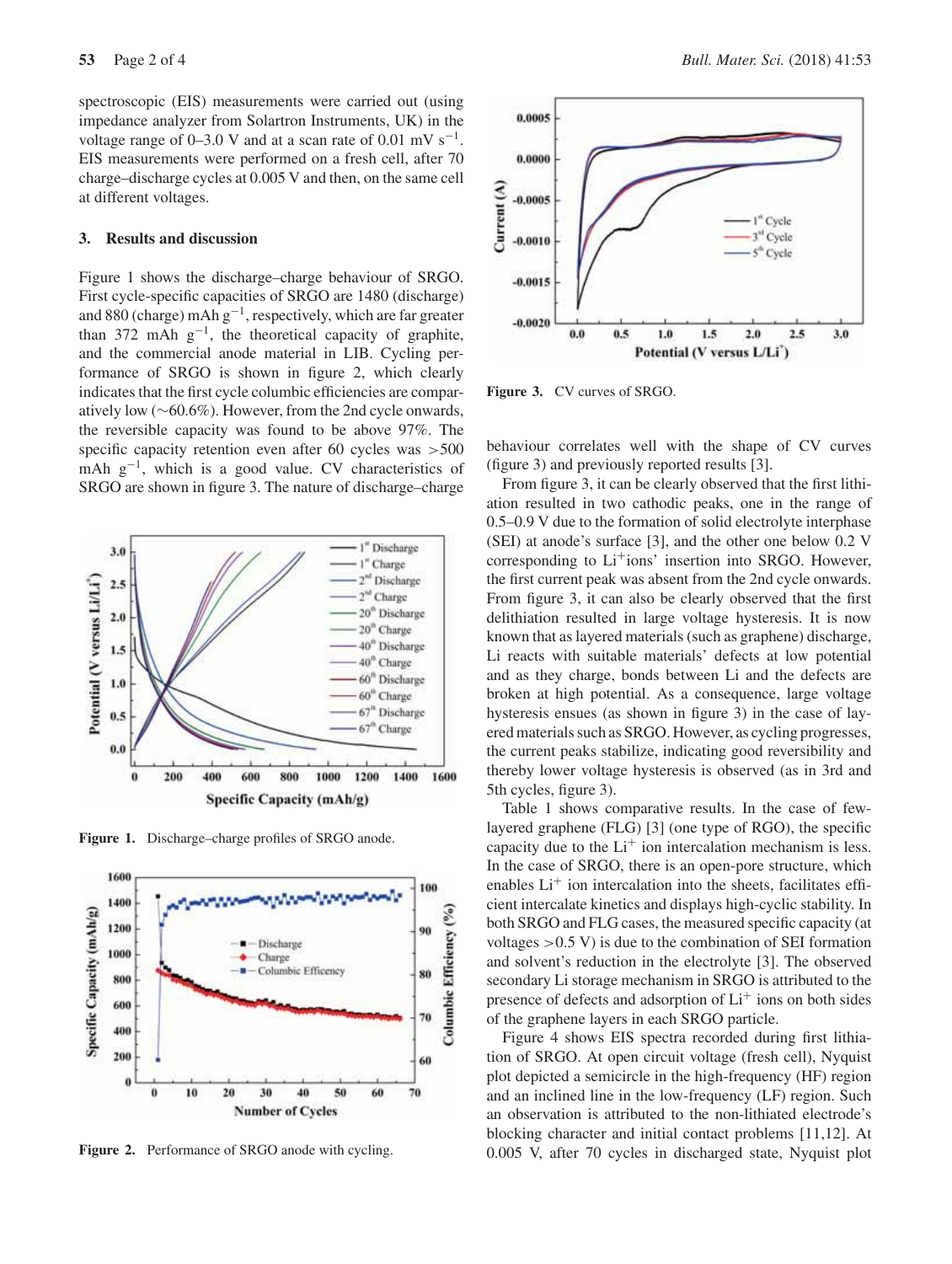**Table 1.** Anodic behaviour of different RGO samples.

| Refs.           | 1 <sup>st</sup> discharge and<br>charge capacities<br>$(mAh g-1)$ | Reversible<br>capacitance<br>$(mAh g-1)$ | Columbic<br>efficiency $(\%)$ | Pros                                                                                                                    | Cons                                             |
|-----------------|-------------------------------------------------------------------|------------------------------------------|-------------------------------|-------------------------------------------------------------------------------------------------------------------------|--------------------------------------------------|
| $[3]$           | 400 and 250<br>$(at 40 mA g^{-1})$                                | 376<br>$(60$ cycles)                     | >95                           | High columbic efficiency                                                                                                | Multi-step synthesis;<br>low capacity values     |
| $[5]$           | 1233 and 672<br>$(at 0.2 mA cm-2)$                                | 502<br>(30 cycles)                       | 54.5                          | High 1st discharge-charge<br>capacities;<br>good reversible<br>capacitance                                              | Multi-step synthesis;<br>low columbic efficiency |
| [6]             | 1481.5 and 601<br>$(at 100 mA g-1)$                               |                                          | 85<br>$(80$ cycles)           | Same as above                                                                                                           | Multi-step synthesis                             |
| $[7]$           | 1079 (discharge)<br>capacity)<br>$(at 40 mA g^{-1})$              | 1002<br>$(50$ cycles)                    | 93                            | Better discharge<br>performance; excellent<br>capacity retention; good<br>performance at high<br>current rates          | Multi-step synthesis                             |
| [8]             | 370 (discharge)<br>capacity)<br>$(at 1.86 \text{ mA g}^{-1})$     |                                          | > 96<br>$(1000$ cycles)       | High columbic efficiency;<br>good performance at<br>high current rates                                                  | Sophisticated synthesis;<br>low capacity values  |
| [Present study] | 1480 and 880<br>$(at 100 mA g-1)$                                 | 505<br>$(65$ cycles)                     | > 95                          | Green reduction; high 1st<br>discharge-charge<br>capacities;good<br>reversible capacitance;<br>high columbic efficiency | Difficult to reduce<br>uniformly                 |



**Figure 4.** Electrochemical impedance of SRGO at different voltages.

depicted three parts, namely a semicircle (HF region), another semicircle (medium-frequency (MF) region) and a steepsloped line (LF region) attributed to Li-ion movement through the SEI, the charge transfer step and Li-ion diffusion in the bulk active mass, respectively [13–15]. Nyquist plots in the range of 0.005–3 V are also shown in figure 4, which clearly indicates that the evolution of SEI (caused by electrolyte decomposition due to chemical reduction) does not occur on the anode's surface at potentials  $>1.0$  V in agreement with CV observations. At lower potentials, the inclined straight line (LF region) appears closer to the *x*-axis, while the plot depicts a semicircle in the MF region.

#### **4. Conclusions**

SRGO performed excellently as anode material in LIB by exhibiting first cycle discharge- and charge-capacities of 1480 and 880 mAh g−1, respectively, at a high current density of 100 mA g−1. SRGO exhibited columbic efficiency >95% and specific capacity of more than  $\sim$ 500 mAh g<sup>-1</sup> even after 60 cycles. Both intercalation and adsorption of  $Li<sup>+</sup>$  ions at anode are found to be responsible for excellent Li storage by SRGO.

### **Acknowledgements**

VVSSS thanks SERB, DST, India, for providing support through SERB/F/3487/2012-2013. MVR and SA wish to thank the National Research Foundation, Prime Minister's Office, Singapore, for financial support under its Competitive Research Programme (CRP Award no. NRF-CRP 10-2012-6).